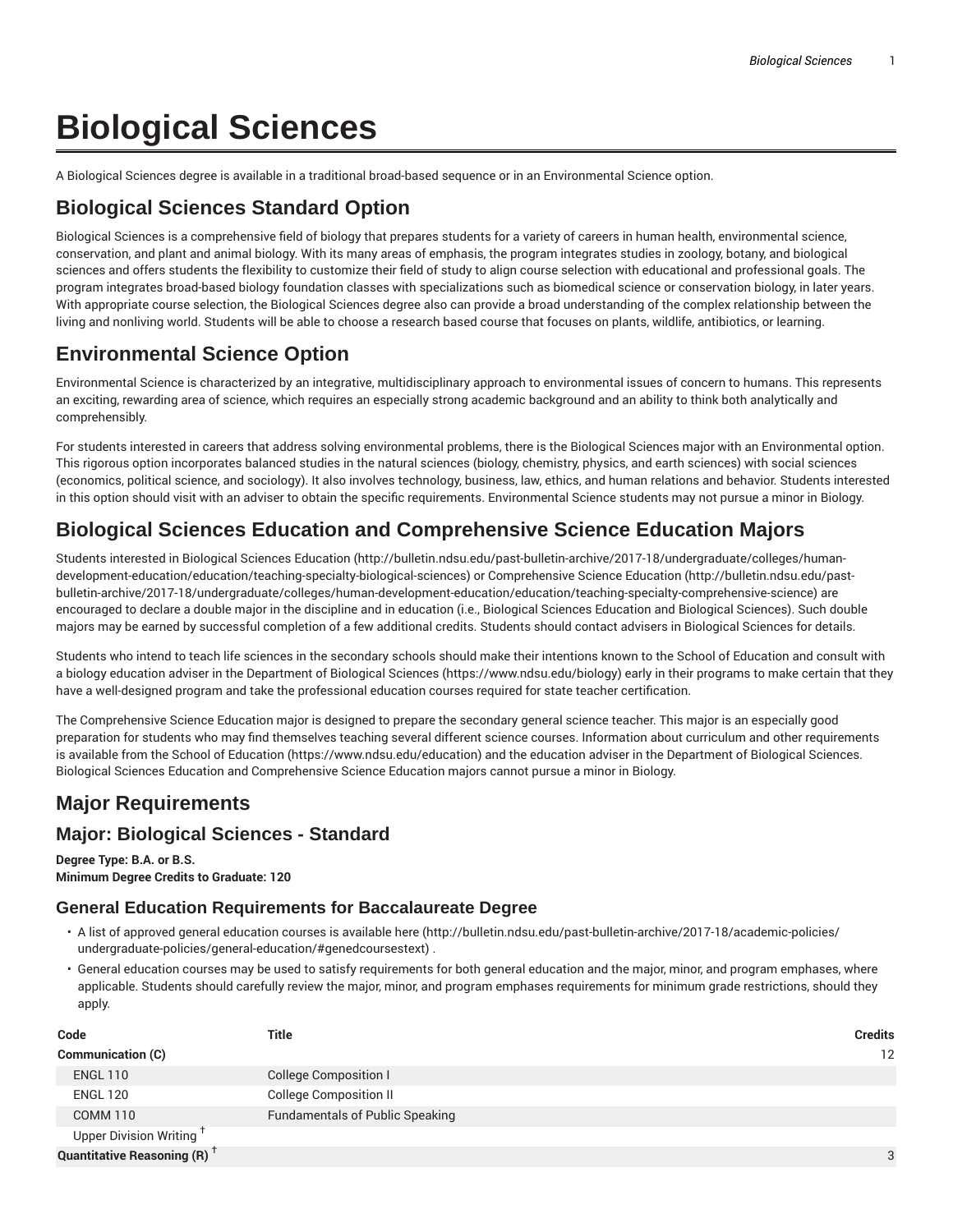| Science and Technology (S) <sup>T</sup>         | 10 |
|-------------------------------------------------|----|
| Humanities and Fine Arts (A) <sup>+</sup>       | 6  |
| Social and Behavioral Sciences (B) <sup>T</sup> | 6  |
| Wellness (W) $^{\dagger}$                       |    |
| Cultural Diversity (D) <sup>*†</sup>            |    |
| <b>Global Perspectives (G)</b> <sup>*†</sup>    |    |

Total Credits 39

- \* May be satisfied by completing courses in another General Education category.
- † May be satisfied with courses required in the major. Review major requirements to determine if a specific upper division writing course is required.

#### **College Requirements**

| Code              | Title                                                                                                                                       | Credits |
|-------------------|---------------------------------------------------------------------------------------------------------------------------------------------|---------|
| foreign language. | Bachelor of Arts (BA) Degree - An additional 12 credits Humanities and Social Sciences and proficiency at the second year level in a modern |         |
|                   | Bachelor of Science (BS) Degree - An additional 6 credits in Humanities or Social Sciences                                                  |         |

\* Humanities and Social Sciences may be fulfilled by any course having the following prefix: ADHM, ANTH, ARCH, ART, CJ, CLAS, COMM, ECON, ENGL, FREN, GEOG, GERM, HDFS, HIST, LA, LANG, MUSC, PHIL, POLS, PSYC, RELS, SOC, SPAN, THEA, WGS, or any course from the approved list of general education courses in humanities and social sciences (general education categories A and B). These credits must come from outside the department of the student's major.

#### **Major Requirements**

Except for courses offered only as pass/fail grading, no course may be taken Pass/Fail

| Code                                                           | <b>Title</b>                                                                                                                                 | <b>Credits</b> |
|----------------------------------------------------------------|----------------------------------------------------------------------------------------------------------------------------------------------|----------------|
| <b>Biological Sciences Core Requirements - Standard Option</b> |                                                                                                                                              |                |
| <b>BIOL 150</b><br>& 150L                                      | <b>General Biology I</b><br>and General Biology I Laboratory                                                                                 | 4              |
| <b>BIOL 151</b><br>& 151L                                      | <b>General Biology II</b><br>and General Biology II Laboratory                                                                               | 4              |
| <b>BIOL 189</b>                                                | Skills for Academic Success <sup>1</sup>                                                                                                     | $\mathbf{1}$   |
| <b>BIOL 252</b>                                                | <b>Plant and Animal Diversity</b>                                                                                                            | 3              |
| <b>BIOL 270</b><br>or BIOL 271<br>or BIOL 272                  | Antibiotic Drug Discovery<br>Wildlife Ecology and Conservation: An undergraduate research course<br>Research Experience: Learning in Biology | 3              |
| <b>BIOL 315</b><br>& 315L                                      | Genetics<br>and Genetics Laboratory                                                                                                          | 4              |
| <b>BIOL 359</b>                                                | Evolution                                                                                                                                    | 3              |
| BIOL/Z00 364                                                   | General Ecology                                                                                                                              | 3              |
| or ZOO 370                                                     | Cell Biology                                                                                                                                 |                |
| <b>BIOL 491</b>                                                | Seminar                                                                                                                                      | $\overline{2}$ |
|                                                                | Electives: Select 15 credits of any 300 or 400 level courses offered in the department:                                                      | 15             |
| <b>BIOL 479</b>                                                | <b>Biomedical Genetics and Genomics</b>                                                                                                      |                |
| <b>BIOL 480</b>                                                | Ecotoxicology                                                                                                                                |                |
| <b>BIOL 481</b>                                                | <b>Wetland Science</b>                                                                                                                       |                |
| <b>BIOL 483</b>                                                | <b>Cellular Mechanisms of Diseases</b>                                                                                                       |                |
| <b>BOT 372</b>                                                 | Structure and Diversity of Plants and Fungi                                                                                                  |                |
| <b>BOT 380</b>                                                 | <b>Plant Physiology</b>                                                                                                                      |                |
| <b>BOT 414</b>                                                 | <b>Plant Systematics</b>                                                                                                                     |                |
| <b>BOT 460</b>                                                 | <b>Plant Ecology</b>                                                                                                                         |                |
| Z00 360                                                        | <b>Animal Behavior</b>                                                                                                                       |                |
| Z00410                                                         | <b>Comparative Chordate Morphology</b>                                                                                                       |                |
| Z00444                                                         | Vertebrate Histology                                                                                                                         |                |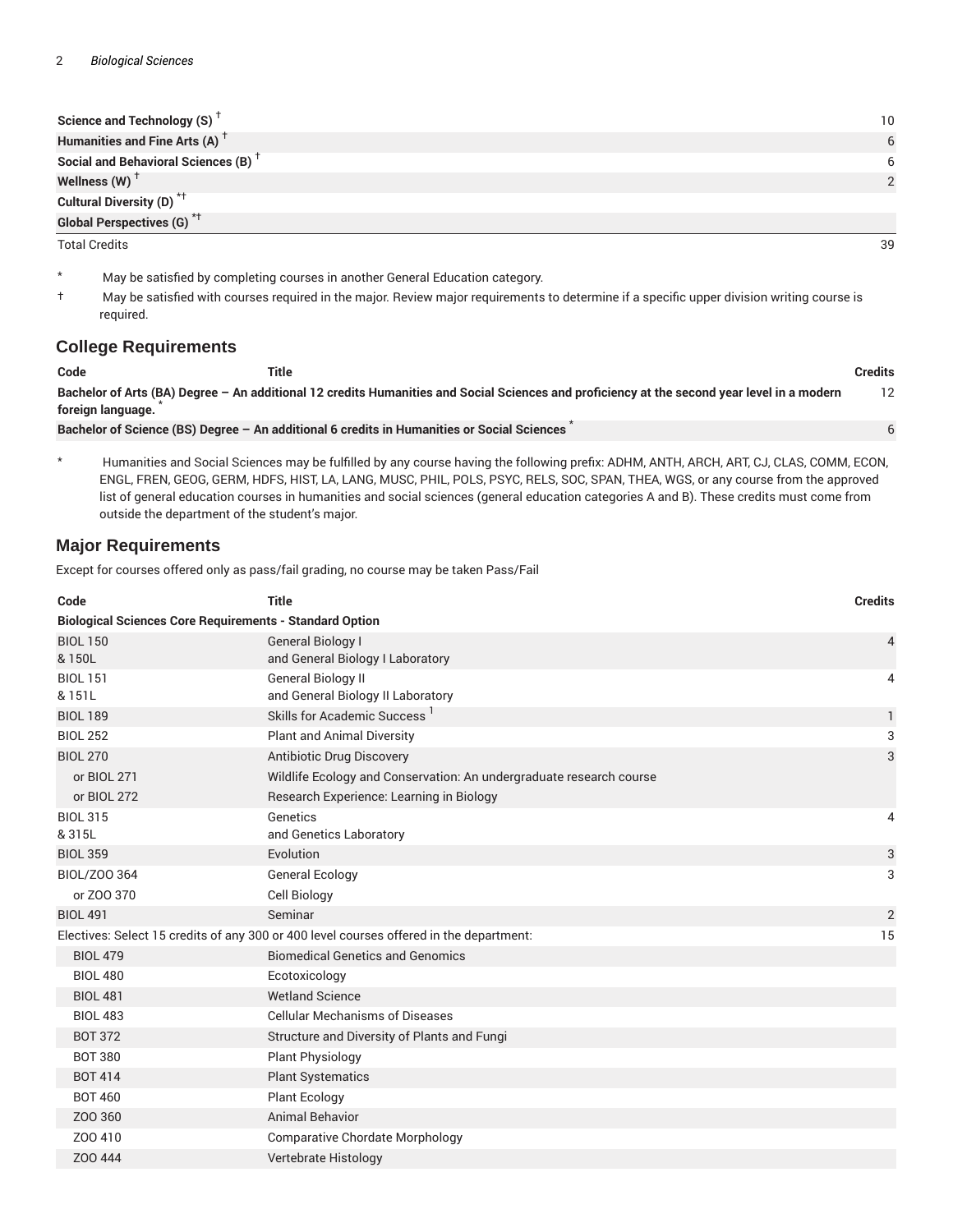| <b>Total Credits</b>            |                                                                                                                                            | 54-60          |
|---------------------------------|--------------------------------------------------------------------------------------------------------------------------------------------|----------------|
| & PHYS 212<br>& PHYS 212L       | and College Physics I Laboratory<br>and College Physics II<br>and College Physics II Laboratory (May satisfy general education category S) |                |
| <b>PHYS 211</b><br>& 211L       | <b>College Physics I</b>                                                                                                                   |                |
| <b>PHYS 120</b>                 | Fundamentals of Physics (May satisfy general education category S)                                                                         |                |
| Select one of the following:    |                                                                                                                                            | 3 or 8         |
| & CHEM 342L                     | and Organic Chemistry II Laboratory                                                                                                        |                |
| & CHEM 342                      | and Organic Chemistry II                                                                                                                   |                |
| & 341L                          | and Organic Chemistry I Laboratory                                                                                                         |                |
| <b>CHEM 341</b>                 | Organic Chemistry I                                                                                                                        |                |
| <b>CHEM 240</b>                 | Survey of Organic Chemistry                                                                                                                |                |
| Select one of the following:    |                                                                                                                                            | 3 or 8         |
| <b>CHEM 122</b><br>& 122L       | <b>General Chemistry II</b><br>and General Chemistry II Laboratory (May satisfy general education category S)                              | $\overline{4}$ |
| & 121L                          | and General Chemistry I Laboratory (May satisfy general education category s)                                                              |                |
| <b>CHEM 121</b>                 | General Chemistry I                                                                                                                        | 4              |
| or MATH 165                     | Calculus I                                                                                                                                 |                |
| <b>MATH 146</b>                 | Applied Calculus I (May satisfy general education category R)                                                                              | 4              |
| <b>Related Required Courses</b> |                                                                                                                                            |                |
| Z00482                          | Developmental Biology                                                                                                                      |                |
| Z00 477                         | Wildlife and Fisheries Management Techniques                                                                                               |                |
| Z00 476                         | Wildlife Ecology and Management                                                                                                            |                |
| Z00 475                         | <b>Conservation Biology</b>                                                                                                                |                |
| Z00 465                         | Hormones and Behavior                                                                                                                      |                |
| Z00 464                         | Endocrinology                                                                                                                              |                |
| Z00 462                         | <b>Physiological Ecology</b>                                                                                                               |                |
| Z00 460                         | Animal Physiology                                                                                                                          |                |
| Z00456                          | Ornithology                                                                                                                                |                |
| Z00454                          | Herpetology                                                                                                                                |                |
| Z00452                          | Ichthyology                                                                                                                                |                |
| Z00 450                         | Invertebrate Zoology                                                                                                                       |                |

BIOL 189 is only required for first-time, first-year students--A first-time, first-year student is defined as a student who has not yet completed a college course as a college student. Students that are not first-time, first-year students that either transfer into the university or change their major are not required to take BIOL 189.

#### **Department NOTES**

1

• Students may not minor in biology with this major

# **Major Requirements**

## **Major: Biological Sciences - Environmental Science Option**

**Degree Type: B.A. or B.S. Minimum Degree Credits to Graduate: 120**

#### **General Education Requirements for Baccalaureate Degree**

- A list of approved general education courses is available here (http://bulletin.ndsu.edu/past-bulletin-archive/2017-18/academic-policies/ undergraduate-policies/general-education/#genedcoursestext) .
- General education courses may be used to satisfy requirements for both general education and the major, minor, and program emphases, where applicable. Students should carefully review the major, minor, and program emphases requirements for minimum grade restrictions, should they apply.

| Code                     | <b>Title</b>                 | Credits |
|--------------------------|------------------------------|---------|
| <b>Communication (C)</b> |                              | 12      |
| <b>ENGL 110</b>          | <b>College Composition I</b> |         |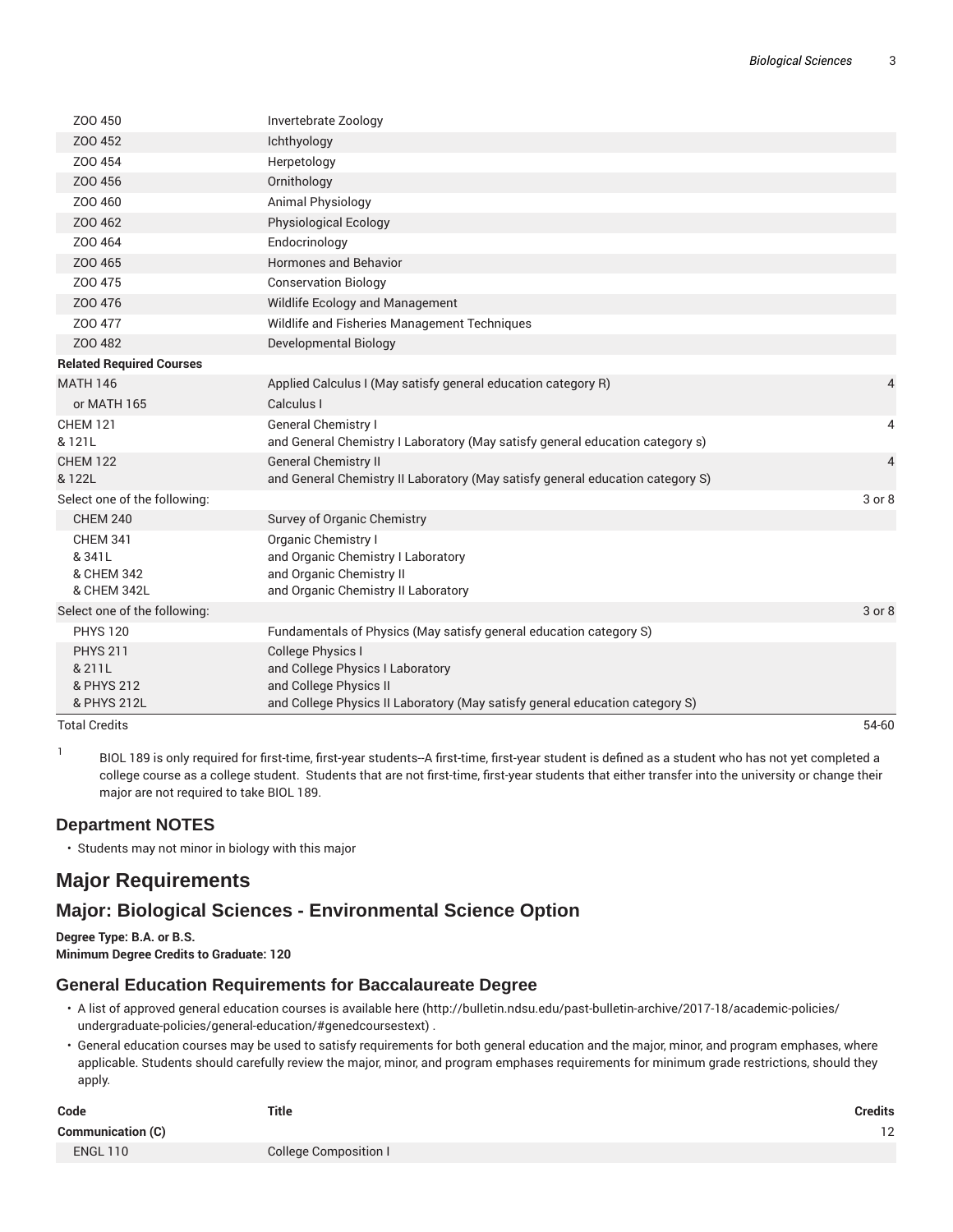| <b>ENGL 120</b>                                 | <b>College Composition II</b>          |    |
|-------------------------------------------------|----------------------------------------|----|
| <b>COMM 110</b>                                 | <b>Fundamentals of Public Speaking</b> |    |
| Upper Division Writing <sup>T</sup>             |                                        |    |
| <b>Quantitative Reasoning (R)</b> <sup>†</sup>  |                                        | 3  |
| Science and Technology (S) <sup>+</sup>         |                                        | 10 |
| Humanities and Fine Arts (A) <sup>+</sup>       |                                        | 6  |
| Social and Behavioral Sciences (B) <sup>+</sup> |                                        | 6  |
| Wellness (W) $^{\dagger}$                       |                                        | 2  |
| Cultural Diversity (D) <sup>*†</sup>            |                                        |    |
| <b>Global Perspectives (G)</b> <sup>*†</sup>    |                                        |    |
| <b>Total Credits</b>                            |                                        | 39 |

\* May be satisfied by completing courses in another General Education category.

† May be satisfied with courses required in the major. Review major requirements to determine if a specific upper division writing course is required.

#### **College Requirements**

| Code              | Title                                                                                                                                       | Credits |
|-------------------|---------------------------------------------------------------------------------------------------------------------------------------------|---------|
|                   | Bachelor of Arts (BA) Degree - An additional 12 credits Humanities and Social Sciences and proficiency at the second year level in a modern | 12      |
| foreign language. |                                                                                                                                             |         |
|                   | Bachelor of Science (BS) Degree - An additional 6 credits in Humanities or Social Sciences                                                  |         |

\* Humanities and Social Sciences may be fulfilled by any course having the following prefix: ADHM, ANTH, ARCH, ART, CJ, CLAS, COMM, ECON, ENGL, FREN, GEOG, GERM, HDFS, HIST, LA, LANG, MUSC, PHIL, POLS, PSYC, RELS, SOC, SPAN, THEA, WGS, or any course from the approved list of general education courses in humanities and social sciences (general education categories A and B). These credits must come from outside the department of the student's major.

#### **Major Requirements**

Except for courses offered only as pass/fail grading, no course may be taken Pass/Fail.

| Code                                                                        | <b>Title</b>                                                   | <b>Credits</b> |
|-----------------------------------------------------------------------------|----------------------------------------------------------------|----------------|
| <b>Biological Sciences Core Requirements - Environmental Science Option</b> |                                                                |                |
| <b>BIOL 150</b>                                                             | <b>General Biology I</b>                                       | 4              |
| & 150L                                                                      | and General Biology I Laboratory                               |                |
| <b>BIOL 151</b><br>& 151L                                                   | <b>General Biology II</b><br>and General Biology II Laboratory | 4              |
| <b>BIOL 189</b>                                                             | Skills for Academic Success <sup>1</sup>                       | 1              |
| <b>BIOL 359</b>                                                             | Evolution                                                      | 3              |
| <b>BIOL 491</b>                                                             | Seminar                                                        | $\overline{2}$ |
| <b>BIOL 315</b>                                                             | Genetics                                                       | 4              |
| & 315L                                                                      | and Genetics Laboratory                                        |                |
| BIOL/Z00 364                                                                | <b>General Ecology</b>                                         | 3              |
| <b>BIOL 480</b>                                                             | Ecotoxicology                                                  | 3              |
| Select one of the following:                                                |                                                                | $3 - 4$        |
| <b>BOT 372</b>                                                              | Structure and Diversity of Plants and Fungi                    |                |
| <b>BOT 380</b>                                                              | <b>Plant Physiology</b>                                        |                |
| <b>BOT 414</b>                                                              | <b>Plant Systematics</b>                                       |                |
| <b>BOT 431</b>                                                              | <b>Intermediate Genetics</b>                                   |                |
| <b>BOT 450</b>                                                              | Range Plants                                                   |                |
| <b>BOT 460</b>                                                              | <b>Plant Ecology</b>                                           |                |
| Electives: Select 12 credits from the following:                            |                                                                | 12             |
| <b>BOT 380</b>                                                              | <b>Plant Physiology</b>                                        |                |
| <b>BOT 431</b>                                                              | <b>Intermediate Genetics</b>                                   |                |
| Z00 370                                                                     | <b>Cell Biology</b>                                            |                |
| Z00 444                                                                     | Vertebrate Histology                                           |                |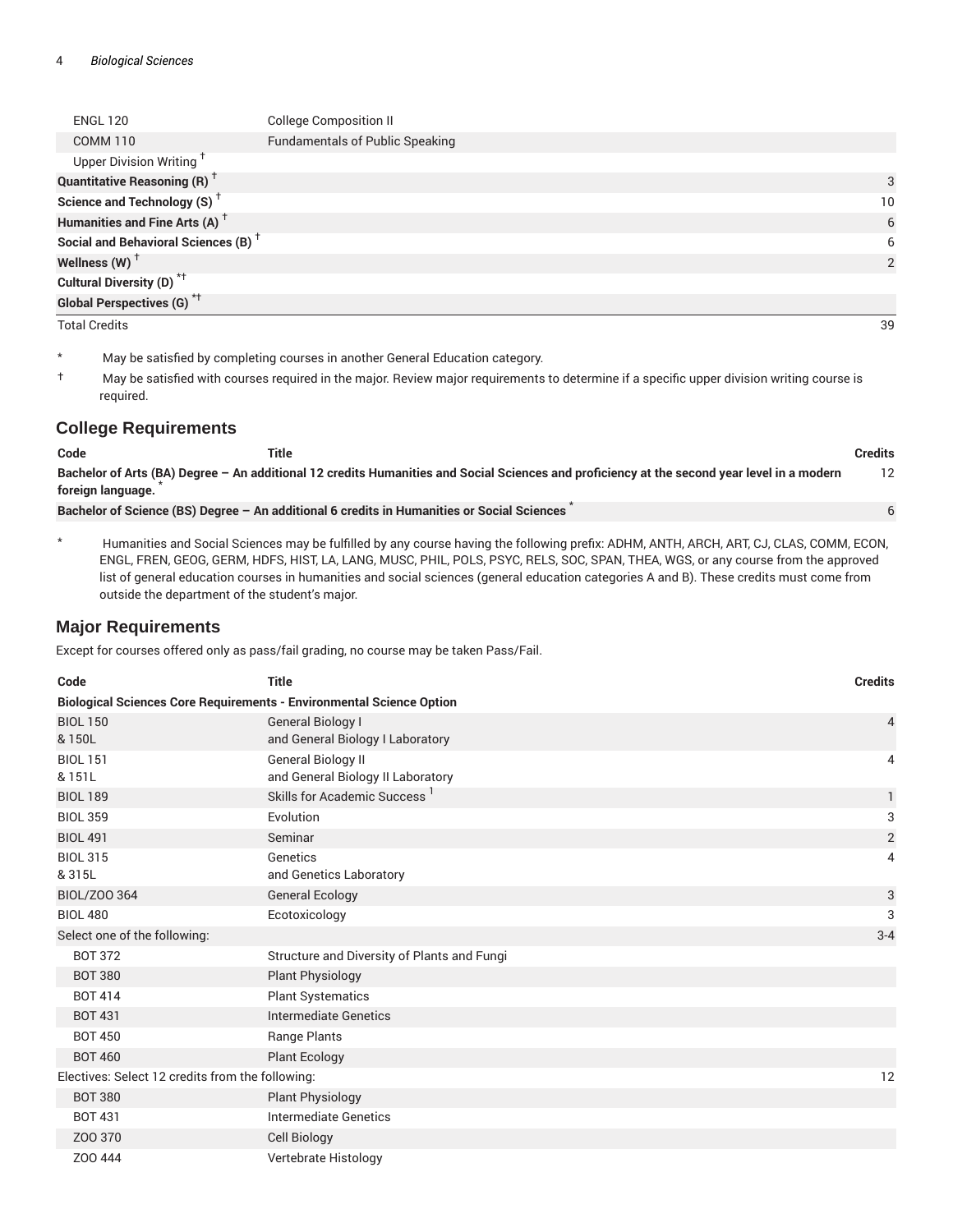| ZOO 460                                | <b>Animal Physiology</b>                                                            |         |
|----------------------------------------|-------------------------------------------------------------------------------------|---------|
| Z00464                                 | Endocrinology                                                                       |         |
| ZOO 482                                | Developmental Biology                                                               |         |
| <b>BOT 372</b>                         | Structure and Diversity of Plants and Fungi                                         |         |
| Z00 360                                | <b>Animal Behavior</b>                                                              |         |
| Z00410                                 | <b>Comparative Chordate Morphology</b>                                              |         |
| Z00 450                                | Invertebrate Zoology                                                                |         |
| Z00 452                                | Ichthyology                                                                         |         |
| Z00454                                 | Herpetology                                                                         |         |
| Z00 456                                | Ornithology                                                                         |         |
| Z00 458                                | Mammalogy                                                                           |         |
| <b>BIOL 481</b>                        | <b>Wetland Science</b>                                                              |         |
| <b>BOT 450</b>                         | Range Plants                                                                        |         |
| <b>BOT 460</b>                         | <b>Plant Ecology</b>                                                                |         |
| <b>BIOL 270</b>                        | Antibiotic Drug Discovery                                                           |         |
| Z00 465                                | Hormones and Behavior                                                               |         |
| Z00 462                                | Physiological Ecology                                                               |         |
| Z00 475                                | <b>Conservation Biology</b>                                                         |         |
| Z00 476                                | Wildlife Ecology and Management                                                     |         |
| Z00 477                                | Wildlife and Fisheries Management Techniques                                        |         |
| <b>Related Required Courses</b>        |                                                                                     |         |
| <b>CHEM 121</b>                        | <b>General Chemistry I</b>                                                          | 4       |
| & 121L                                 | and General Chemistry I Laboratory                                                  |         |
| <b>CHEM 122</b>                        | <b>General Chemistry II</b>                                                         | 4       |
| & 122L                                 | and General Chemistry II Laboratory                                                 |         |
| <b>GEOL 105</b>                        | <b>Physical Geology</b>                                                             | 4       |
| & 105L                                 | and Physical Geology Lab                                                            |         |
| <b>GEOL 106</b><br>& 106L              | The Earth Through Time                                                              | 4       |
| <b>MATH 146</b>                        | and The Earth Through Time Lab<br><b>Applied Calculus I</b>                         | 4       |
| <b>MATH 147</b>                        | <b>Applied Calculus II</b>                                                          | 4       |
| <b>PHYS 211</b>                        | College Physics I                                                                   | 4       |
| & 211L                                 | and College Physics I Laboratory                                                    |         |
| <b>PHYS 212</b>                        | <b>College Physics II</b>                                                           | 4       |
| & 212L                                 | and College Physics II Laboratory                                                   |         |
| <b>SOIL 217</b>                        | Introduction to Meteorology & Climatology                                           | 3       |
| <b>SOIL 410</b>                        | Soils and Land Use                                                                  | 3       |
| <b>STAT 330</b>                        | <b>Introductory Statistics</b>                                                      | 3       |
| Select one from the following:         |                                                                                     | 3 or 4  |
| <b>GEOL 428</b>                        | Geochemistry                                                                        |         |
| <b>CHEM 431</b>                        | Analytical Chemistry I                                                              |         |
| & 431L<br>Select one of the following: | and Analytical Chemistry I Laboratory                                               |         |
| <b>CHEM 240</b>                        | Survey of Organic Chemistry                                                         | 7 or 10 |
| & BIOC 260                             | and Elements of Biochemistry                                                        |         |
| <b>CHEM 341</b>                        | Organic Chemistry I                                                                 |         |
| & 341L                                 | and Organic Chemistry I Laboratory                                                  |         |
| & CHEM 342                             | and Organic Chemistry II<br>and Foundations of Biochemistry and Molecular Biology I |         |
| & BIOC 460                             |                                                                                     |         |

Total Credits 80-91

1

BIOL 189 is only required for first-time, first-year students--A first-time, first-year student is defined as a student who has not yet completed a college course as a college student. Students that are not first-time, first-year students that either transfer into the university or change their major are not required to take BIOL 189.